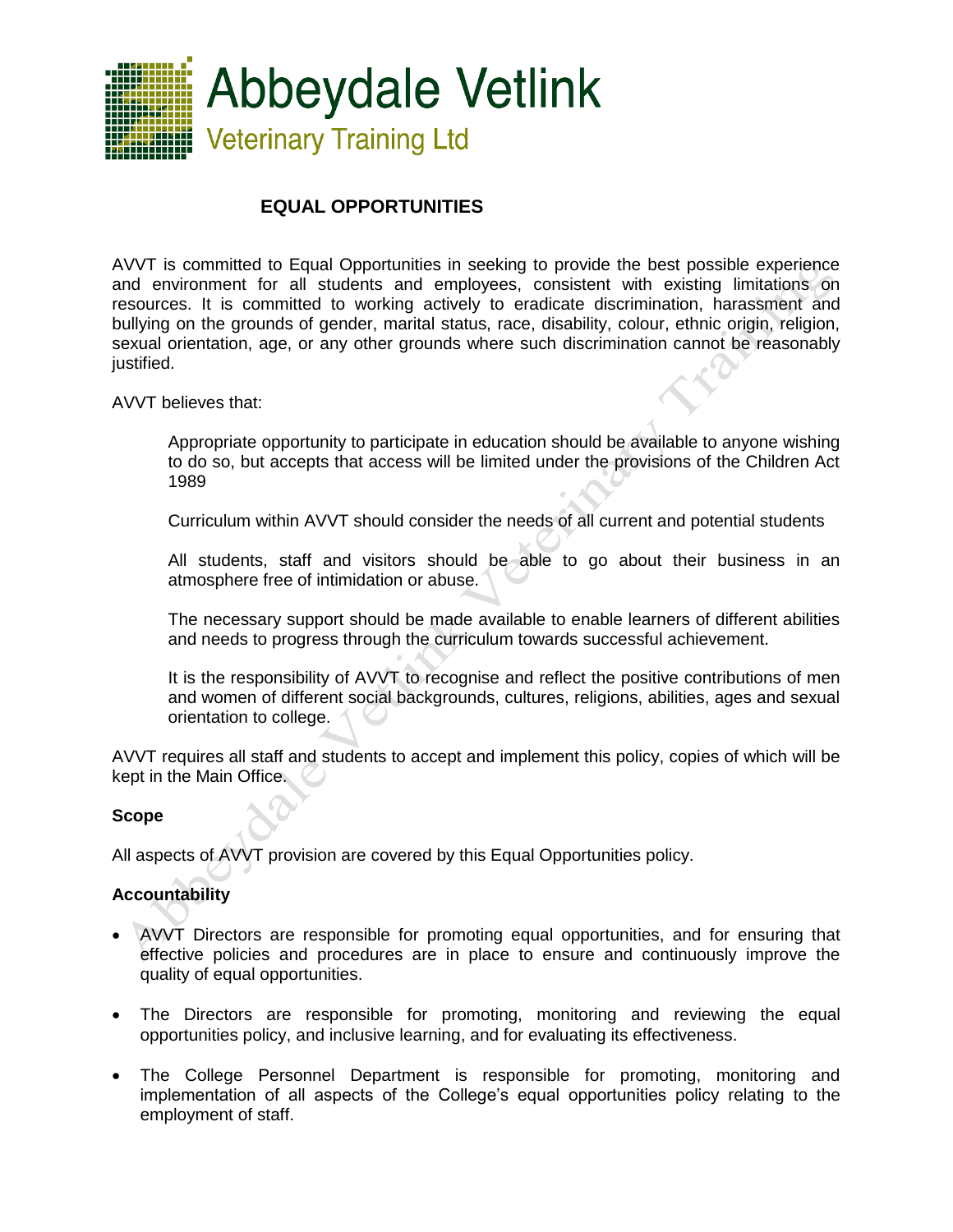

 All employees of AVVT have a responsibility for implementing the equal opportunities policy and promoting equal opportunities in all aspects of their work.

**California** 

#### **Period of Review**

The policy will be reviewed by the Directors at least every 3 years.

### **Policy Content**

- a) AVVT seeks to ensure equality of opportunity and treatment for all persons in relation to all of its activities, such as the employment of staff, consultants and contractors, the provision of educational opportunities, and the provision of training and other services to individuals and organisations.
- b) All staff recruitment information will include requirements that are necessary and justifiable for the effective performance of the job. Consistent criteria will be used when considering applicants for jobs, and those criteria will be made available to applicants. All interviews will be thorough, objective, and deal only with the applicant's suitability for the job.
- c) All staff will be encouraged to discuss their training needs with the Directors as part of the appraisal procedure. AVVT will not discriminate unfairly in the allocation of duties and responsibilities.
- d) Student induction should also involve clarification of AVVT's policy on Equal Opportunities.
- e) AVVT will monitor and review the curriculum, and the learning resources used to deliver it, to ensure that they reflect and promote equal opportunities.
- f) All staff have a responsibility to ensure equality of treatment for all students where external agencies are involved e.g. work placements.
- g) In the event that staff or students are alleged to be in breach of AVVT's Equal Opportunities Policy, an investigation will be carried out in accordance with agreed procedures.

Depending on the outcome, guidance, advice, counselling and training will be offered, but in the event of serious or disciplinary action will be instigated.

- h) AVVT will review the effectiveness of procedures designed to enable students, staff or clients to raise issues of concern about equal opportunities, and to make complaints about discrimination, harassment or bullying.
- i) AVVT operates within a set of agreed Equal Opportunities definitions, which can be found as an Appendix to this policy.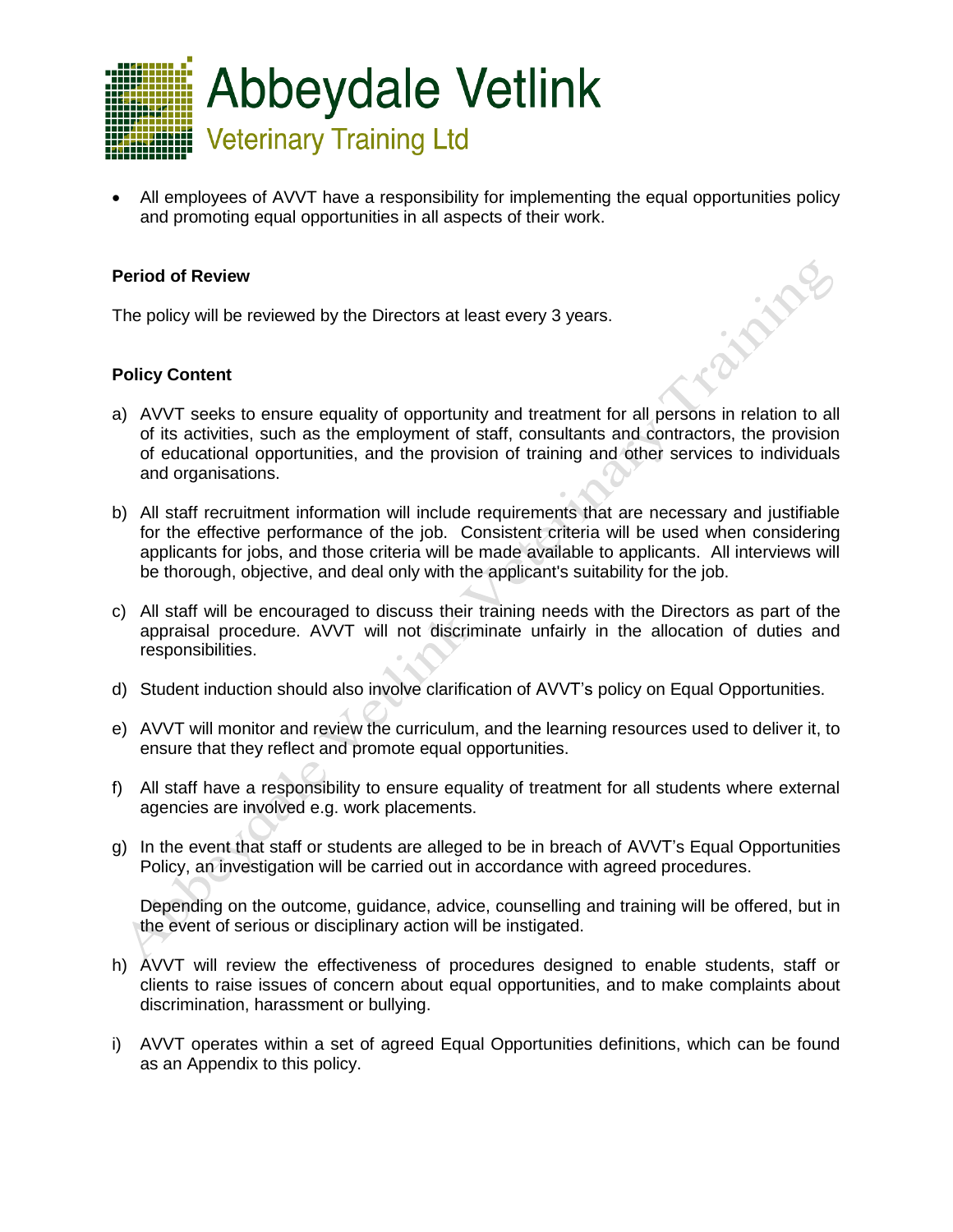

*Addendum to the Equal Opportunities Policy*

# A. Race Equality Statement

It is our intention to make the promotion of Race Equality central to the way we work and to all areas of our work, including policy making, service delivery, regulation and enforcement and employment practice.

# **Strategy**

The aims of our strategy will be to:

- Eliminate unlawful racial discrimination
- Promote equality of opportunity
- Promote good relations between people of different racial groups.

We will achieve these aims by:-

- Reviewing all policies and procedures in the light of the specific duties for colleges under the 1976 Race Relations Act
- Assessing the impact of the policies on groups of students and staff from different racial groups.
- Monitoring, by reference to those racial groups, the admission of, and progress of students and the recruitment and career progression of staff.
- Publish annually the results of the monitoring.
- B. Special Educational Needs and Disabilities Act 2001 Statement of Intent (2002/3) [DDA}

It is our intention to ensure that disabled people have the same opportunities as non-disabled people to benefit from Education or other related provision.

We aim to achieve this assurance by:

 Creating reasonable adjustments to provision wherever possible to ensure that disabled people are not disadvantaged (September 2002).

### **Implementation of Race Equality and DDS Policy Statement**

Positive action will be taken by targeting training and recruitment to encourage and support members from under-represented groups and to manage diversity issues appropriately.

Examples of actions which we may adopt will be:

- Providing more 'access' programmes to certain courses
- Marketing our provision at under-represented groups
- Provide diversity-awareness training for staff.
- Encouraging under represented staff to attend appropriate courses.
- Word, design and place job advertisements to encourage applicants from under-represented groups to apply.